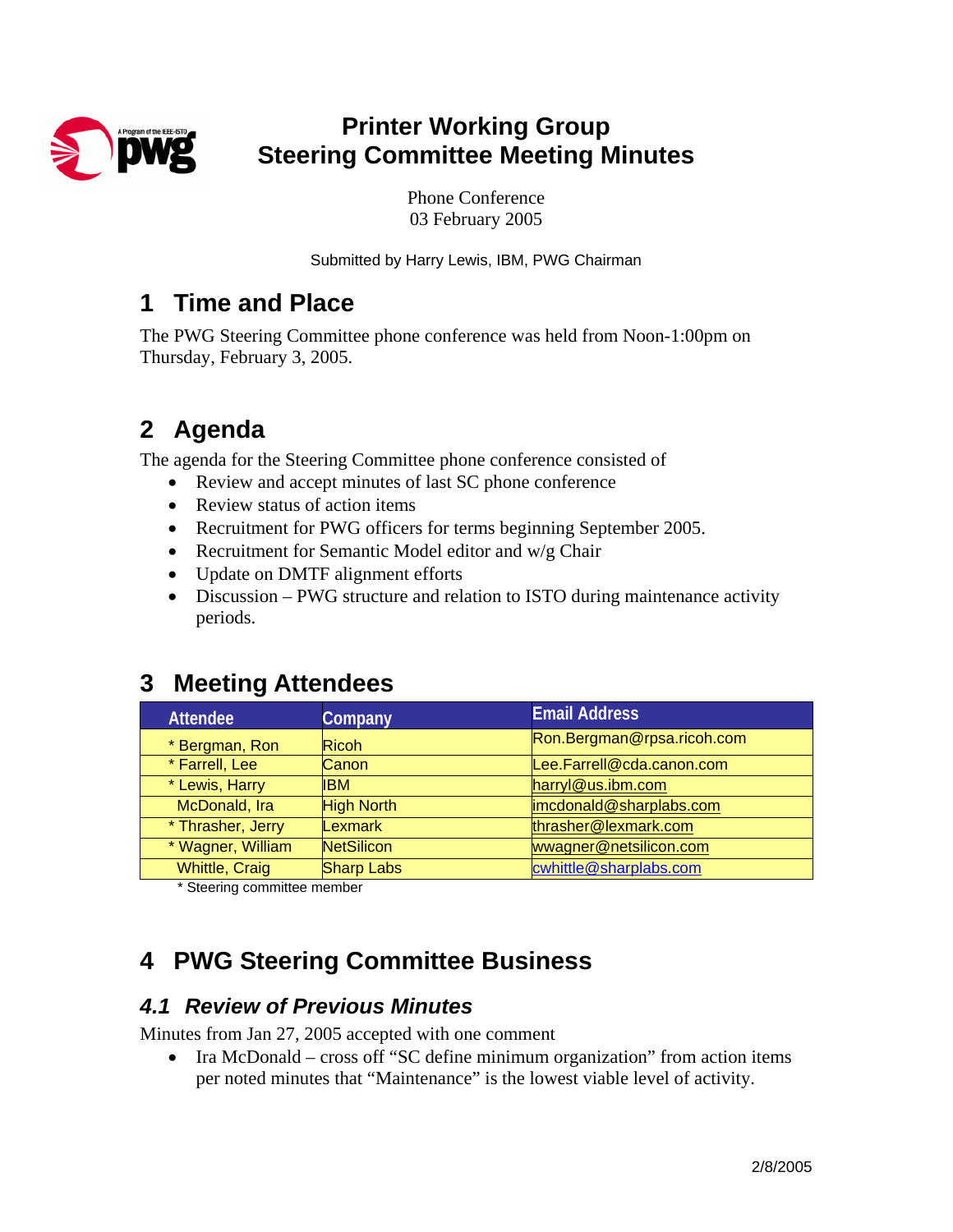

Correction to be made in this week's action item list and item to be removed from subsequent minutes records.

#### *4.2 Membership Renewal*

Harry provided status regarding annual PWG membership renewal. To date, 10 companies have renewed, 18 are listed as not having paid. Of the 18, several are known to be in process. Harry will send reminders to the outstanding members. The reminder should include not only past accomplishment and present projects but also future PWG prospects.

#### *4.3 Semantic Model Chair and Editor*

Harry will send out a new call for SM Chair and Editor.

#### *4.4 IPP Working Group re-charter*

Agreed that it is appropriate (and in keeping with our Process Document) to charter long standing working groups with finite work projects as approved by the PWG SC. The role of the IPP w/g is maintenance and extension. Agreed that PWG Process Document should be interpreted such that the w/g MUST have officers, not that the w/g officer MUST commit to an open-ended term.

Near term projects for the IPP  $w/g$  to consider are

- MailTo notifications
- IANA registration of all semantic elements in the 8 5100.xx PWG IPP Candidate Standards

#### *4.5 PWG Leadership*

A call for nominations for PWG Officers, including Chairman, Vice Chairman and Secretary to begin in September 2005 has been issued. Harry will provide status as responses are collected.

### *4.6 ISTO Fees and Activity*

After reviewing the ISTO Participant Program Agreement, we concluded that the ISTO would be very unlikely to negotiate reduced fees in the event that membership fell due to a lull in activities. In the event that membership falls below a sustainable level for a long period, the PWG will have to find other cost saving measures. Member hosted meetings is one example.

As an alternative, the PWG may consider forming our own non-profit corporation. We would only pursue this alternative should the need arise.

#### *4.7 Define Maintenance Activity Level*

We did not discuss this topic in great detail. The following definition list remains for discussion at the next SC conference.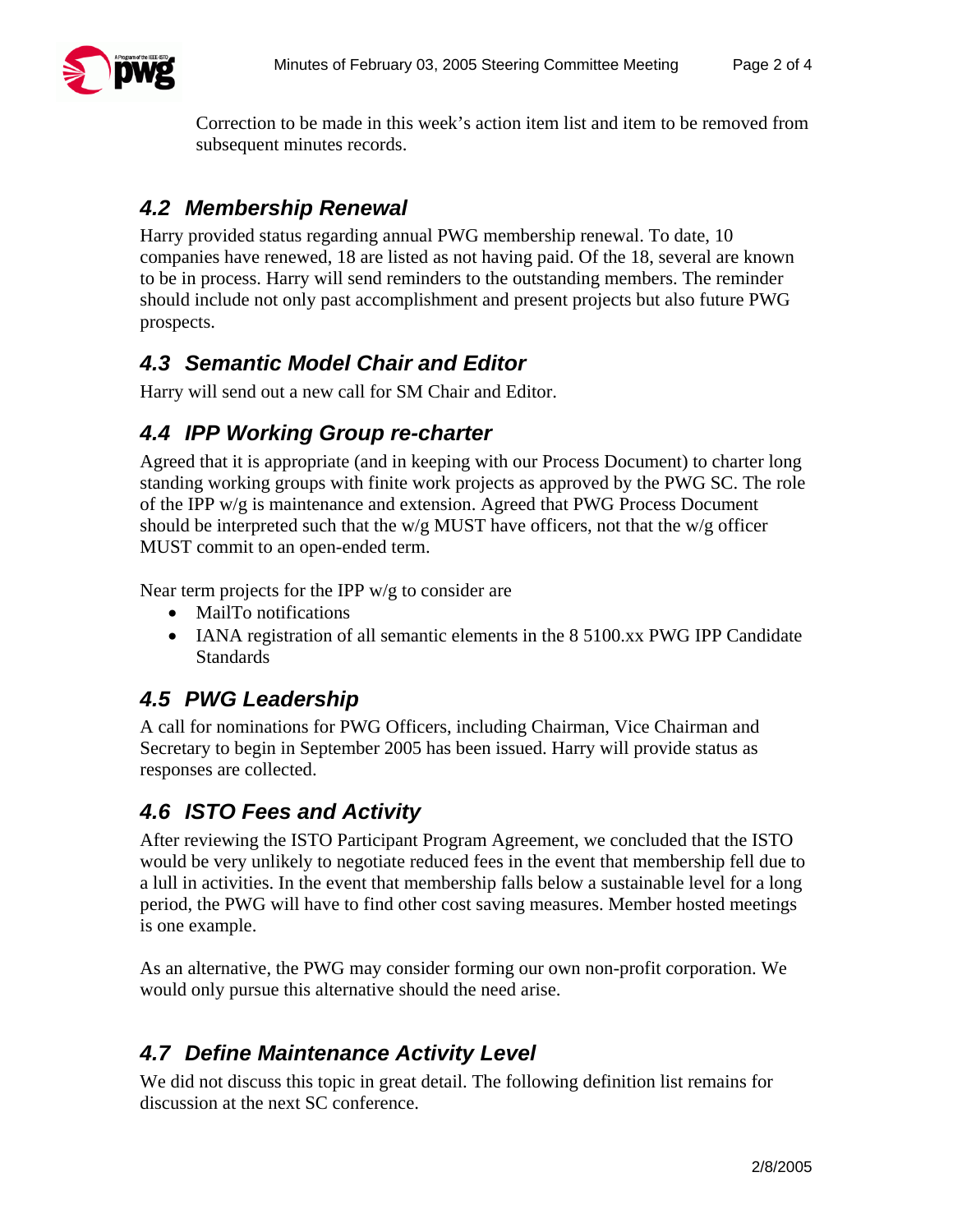

- 1. Maintain a minimum of 1 face to face meeting per year as a Plenary, review of past and pending activity and direction setting for the PWG.
	- a. Conduct most business via phone conferences
- 2. Define reduced (facilitator) roles for PWG Chairman, Vice Chairman and Secretary to encourage leadership continuity during low activity periods.
- 3. Emphasize regular maintenance of the PWG web site.
	- a. There is a recommendation to develop the practice of a "PWG Quarterly Report" (or 6 months) posted on the web site to help inform and maintain interest in PWG activities. (This should be considered in general, not just during maintenance activity periods).

#### *4.8 PWG Web Page*

The PWG web page is in dire need of updating, especially the front page and WIMS. This is an urgent topic for the PWG. All working group Chairs should review their links and content and prepare a list of necessary changes. The Steering Committee will identify one or more webmasters to make the needed updates and provide follow-on maintenance.

The home page could use a "current officer's link" rather than just a "chairman's" page.

#### *4.9 Active Liaisons*

Harry provided an update …feedback from the previous week WSDM meeting and conversation with Winston Bumpus, Chairman of the DMTF. Harry presented an overview of the PWG, SM and WIMS and the WSDM group was impressed and eager to engage in several ways.

- The PWG and DMTF are in the process of defining a DMTF "work register" to outline the tasks involved in aligning SM and CIM. This will occur in 2005. Several PWG members have already volunteered to participate.
- WSDM is interested in investigating the use of Schedule (as in WIMS

## **5 Action Items**

Below is a list of action items resulting from the Camas Steering Committee meeting.

| <b>Action</b>                              | Owner                     | <b>Target Date</b> |
|--------------------------------------------|---------------------------|--------------------|
| Call for IPP w/g re-chartering (pending    | <b>Harry Lewis</b>        | 01/21/2005         |
| resolution of charter scope debate)        |                           | 02/03/2005         |
| Repeat (explicit) call for SM Chair/Editor | <b>Harry Lewis</b>        | 02/03/2005         |
| PWG Membership status update               | <b>Harry Lewis</b>        | Recurring          |
| W/G Chairs review web page content         | <b>W/G Chairs</b>         | 02/18/2005         |
| <b>Identify webmasters</b>                 | <b>Harry Lewis</b>        | 02/28/2005         |
| Open nominations for PWG Officers          | <b>Harry Lewis</b>        | 02/28/2005         |
| SC define maintenance organization         | <b>Steering Committee</b> | 07/12/2005         |
| SC define minimum organization.            | <b>Steering Committee</b> | 07/12/2005         |